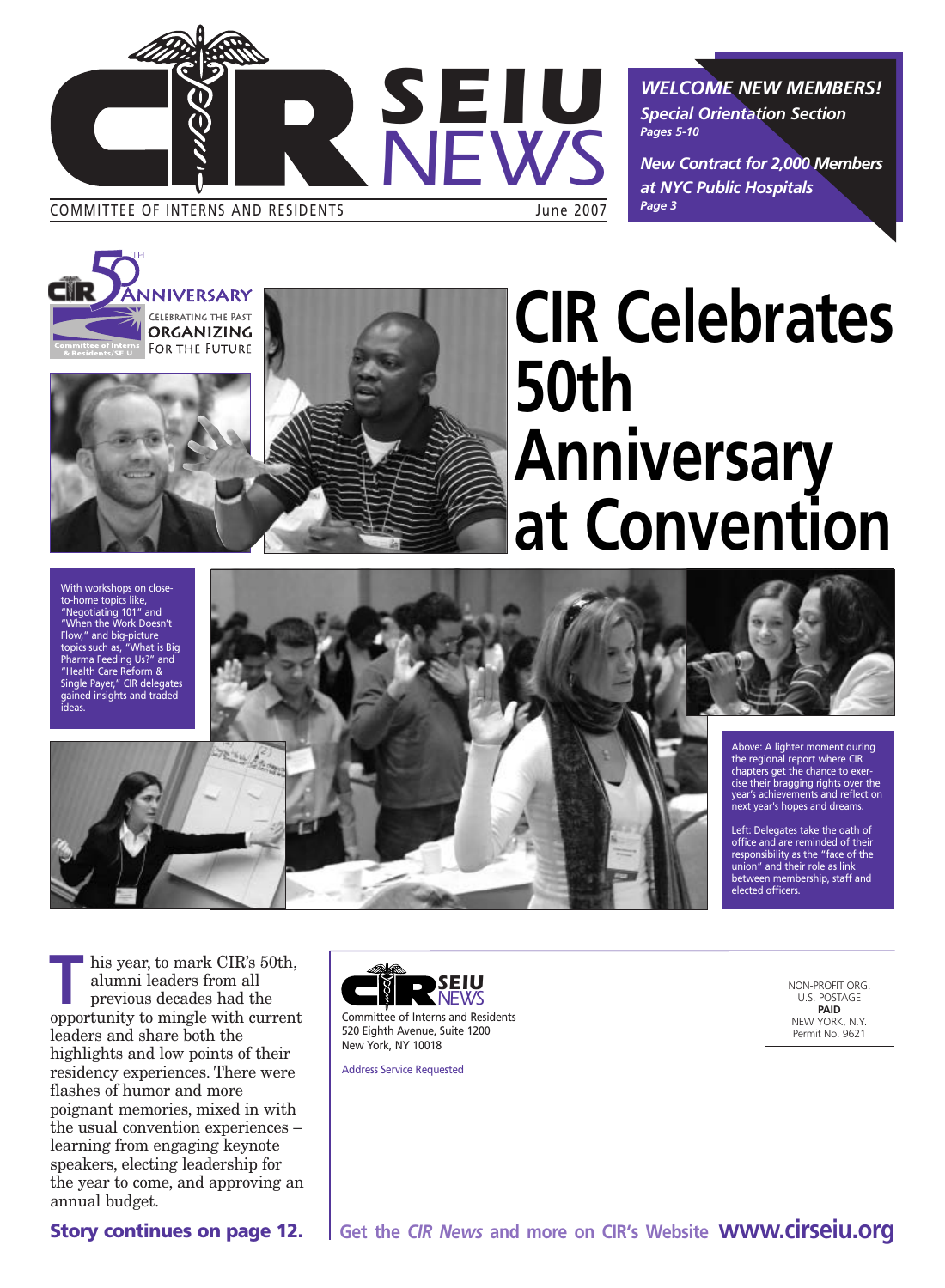### *SEIU NEWS*

**Committee of Interns and Residents** National Affiliate of *SEIU*

#### **Committee of Interns and Residents** National Affiliate of *SEIU*

National Headquarters 520 Eighth Avenue, Suite 1200 New York, NY 10018 (212) 356-8100 (800) CIR-8877

E-mail: info@cirseiu.org http://www.cirseiu.org

1 Boston Medical Center Place Boston, MA 02118 (617) 414-5301 1400 NW 10th Ave., Suite 1509 Miami, FL 33136

(305) 325-8922 400 Central Avenue SE, Suite 106 Albuquerque, NM 87102 (505) 244-8775

1338 Mission Street, Fourth Floor San Francisco, CA 94103 (415) 861-5235

> Box 512075 Los Angeles, CA 90051 (310) 632-0111

> Washington, DC Office (202) 872-5838

Ave. San Ignacio 1393 Urb. Altamesa, San Juan P.R. 00921 (787) 775-0720

### **EXECUTIVE COMMITTEE 2007-2008**

Simon Ahtaridis, MD, MPH *President*

Luella Toni Lewis, MD *Executive Vice President* Rajani Surendar Bhat, MD

*Secretary-Treasurer* **REGIONAL VICE PRESIDENTS**

Nailah Thompson, DO *Northern California*

Suganya Karuppana, MD *Southern California*

> Gregory Taylor, MD *Southern California* Sergio Badel, MD *Florida*

Hillary Tompkins, MD *Massachusetts*

Snehal Bhatt, MD *New Jersey/DC* Kate Aberger, MD

*New York* Karen Morice, MD

*New York*

Spencer Nabors, MD, MPH, MA *New York*

> Nichele Nivens, MD *New York*

Joel Waring, MD *New York*

•

Eric Scherzer *Executive Director*

> Cara Metz *Editor*

Jason Rowe *Contributing Writer*

*Cover: Bill Burke/Page One Photography*

### **President's Report**

**• • • • • • • • • • • • • • • • • • • • • • • • • • • • • • • • •** SIMON AHTARIDIS, MD, MPH

### 50 Years of Sleepless Nights and Picket Lines

*But when your goals are improving patient care and medical training, it's what the doctor orders*

I<sup>I</sup> you are a new intern, you are<br>probably sick of being 'welcomed.'<br>Welcome to the program, welcome<br>to the wards, welcome to the OR... f you are a new intern, you are probably sick of being 'welcomed.' Welcome to the program, welcome Very soon the welcoming sentiment fades as the pressures of the work day hits. "Let's go, you are taking too long." "No, you are doing it all wrong, haven't you done this before?" This is the July trial by fire that interns have survived for decades.

Let us welcome you to CIR, and we promise our welcoming demeanor is no facade. You are joining us as CIR's celebrates its 50th anniversary. Whenever you start something new, it is always important to take a moment to look back and understand the roots of where your organization came from.

We are called "residents" because in the old days residents literally lived in the hospitals they worked in. They received no salary and were not allowed to marry due to the rigors of their training; many were reduced to selling their blood in order to be able to afford essentials like shoes. Too often we took care of innumerable patients in deplorable conditions, with inadequate supervision, in poorly maintained facilities.

And so, fifty years ago, conditions were ripe for forming a union for resident physicians – both to improve patient care, as well as resident living and working conditions. The year was 1957, and the impertinent residents who had those ideas formed an organization called the Committee of Interns and Residents (CIR) in New York City's public hospitals.

As our union blossomed in the 0s and 70s, there were "Heal-Ins," and yes, even strikes (to say 'Enough' to the madness of working every other night, 'on-call in the hospital'). Later we relied more on late night contract negotiations, press conferences, public testimony before city councils and state legislatures, federal bills and OSHA petitions – all while somehow still managing to show up for work every day (that would be 6-7 days a week) on the wards, the clinics, the operating



rooms and emergency rooms of some of the busiest teaching hospitals in the country.

Today CIR has grown to 12,500 members with chapters in New York, New Jersey, California, New Mexico, Florida, Puerto Rico, Washington, DC, and Massachusetts. We are the oldest and largest union of resident physicians in the U.S., and are now affiliated with the 1.8 million-member Service Employees International Union (SEIU).

We've come a long way, but there's still so much to do. For starters, those of us who train in private teaching hospitals only recently (1999) won the right to be considered employees (not students) and with that, the right to organize and have our voices heard. And in 2003, CIR's hard work helped win the first ever limits on resident work hours, though the "limits" still allow for 80 hour work weeks and marathon shifts of 30 hours at a stretch.

Not surprisingly, studies have found that sleep deprivation is linked to medical errors. CIR is trying to do something about that, through state and federal legislation, and by spearheading 'best practice' innovations that cut down on hours while simultaneously finding ways to improve patient care and education.

As we celebrate our landmark 50th year, CIR also continues to feel the urgency to help solve our growing health care crisis – the results of which we see all too tragically in the plight of our patients. Currently 47 million Americans are uninsured and they are sicker and die younger, due to lack of access to health care. Resident physicians still provide a disproportionately large share of care to the uninsured and poor. The existing system of health care for the poor is disruptive and focuses on treating complications rather than prevention.

Often, the hospitals we work in are under considerable financial strain, due to the number of patients without insurance. CIR's campaigns to defend these important safety net hospitals span the fifty years of the union's history. Residents are still frequently called upon to fill in gaps in hospital staffing by performing activities such as transport or phle-

**"As we celebrate our landmark 50th year, CIR also continues to feel the urgency to help solve our growing health care crisis – the results of which we see all too tragically in the plight of our patients."**

botomy. These activities often compete directly with the time that residents spend learning the increasingly complex skills needed to become competent clinicians.

The more things change, the more  $\geq$ they stay the same. As CIR looks forward to the next half century, it is clear that providing health care to  $\frac{6}{5}$ traditionally underserved communities and maintaining educational  $\frac{1}{6}$ standards are, as from our founding days, inextricably linked. If we want to have a health care system centered on patient care and one that  $\frac{3}{4}$ trains the doctors to be the best they can be, we all need to work for uni- $\frac{8}{6}$ versal access to health care. PHOTO: BILL BURKE/PAGE ONE PHOTOGRAPHY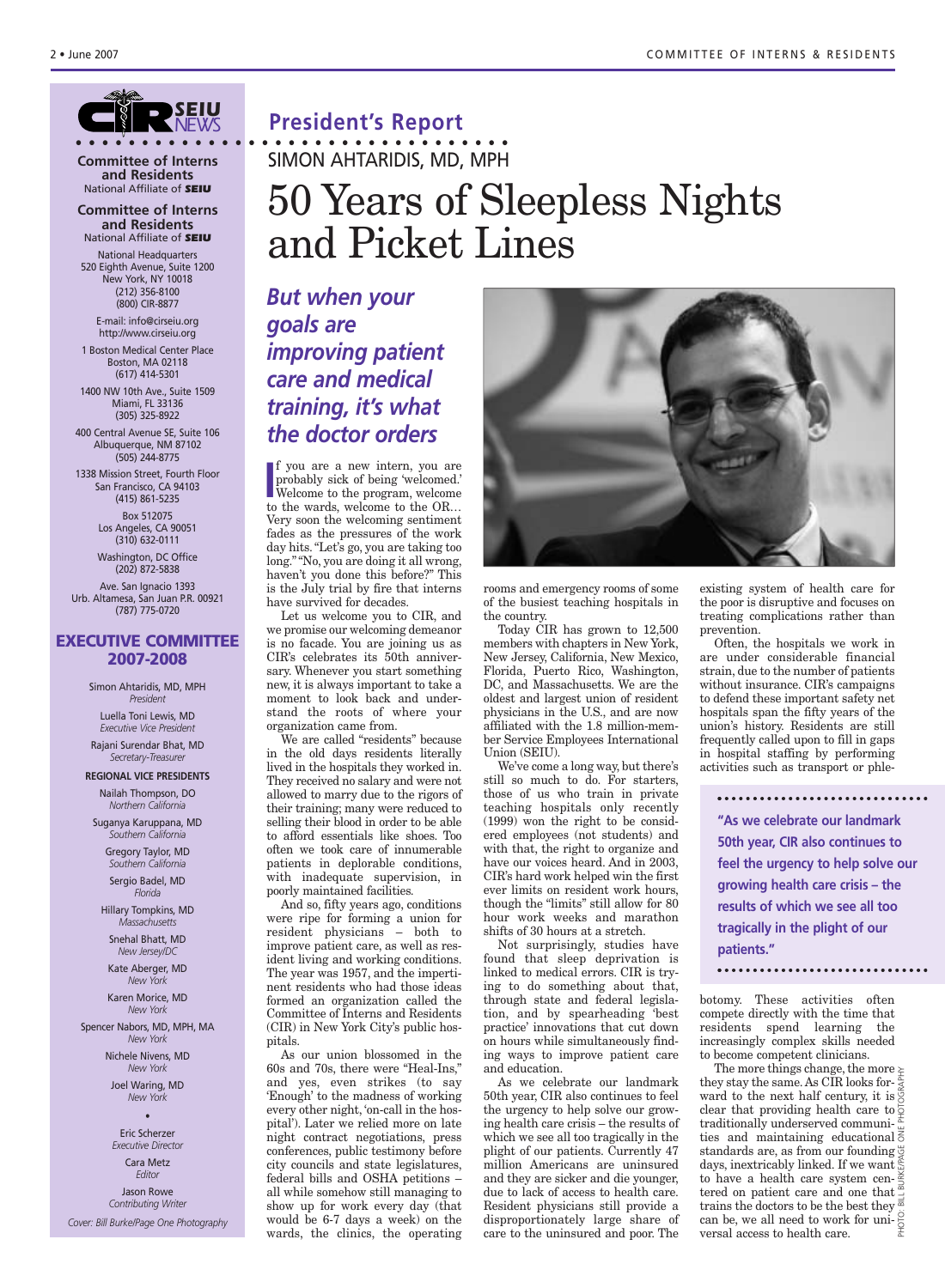### **NYC Public Hospital Victory Yields Big Gains for 2,000 Residents**

**C**IR members at nine Health &<br>
Hospital Corporation (HHC)<br>
public hospitals in New York<br>
City recebed an expressment with city Hospital Corporation (HHC) City reached an agreement with city negotiators after five months of negotiations on March 16, 2007. The agreement covers approximately 2,000 resident physicians at Bellevue, Jacobi, Coney Island, Gouveneur, Harlem, Kings County, Lincoln, Metropolitan, and Woodhull hospitals in New York City.

The contract scored CIR residents a large retroactive pay increase stretching back to October 2005, when the previous contract expired. It also included an additional salary increase which took effect in May, for overall salary gains of more than 10%.

### **Contract gains include:**

- **• Retroactive pay**
- **• Overall salary increase of more than 10%**
- **• Orientation pay**

The CIR bargaining committee successfully pushed to secure a new provision providing a stipend for incoming interns attending HHC's two-week orientation. Previously, orientation was uncompensated.

"I remember personally how hard it was during orientation, having to pay to stay somewhere in the city and come into the hospital, but not yet be on payroll," said Dr. Bilal Naseer, a PGY 3 in Internal Medicine at Harlem Hospital and a member of the bargaining committee. "At CIR, we always try to look at the broader

picture and not be selfish. Anything we can do for incoming housestaff is important to us."

He added that the stipend will strengthen the hospitals' ability to attract talented prospects to their residencies, because orientation compensation "has become a standard in most good hospitals."

The new contract was overwhelmingly approved by CIR members in early April at the nine HHC hospitals covered in the agreement. "All my colleagues are extremely excited and enthusiastic about the contract," said Dr. Naseer.



CIR's HHC bargaining committee, made up of representatives from nine NYC public hospitals, secured a strong new contract agreement in March.

### **CIR Members Meet with Gov. Richardson in New Mexico**



Democratic Presidential Candidate and New Mexico Governor Bill Richardson explains his vision for health care with CIR members Elizabeth Burpee and John Ingle.

**D**rs. Elizabeth Burpee, PGY 2, Internal Medicine, and<br>John Ingle, PGY 1, Otolaryngology, from the<br>University of New John Ingle, PGY 1, Otolaryngology, from the

University of New Mexico Hospital met with Democratic Presidential candidate and New Mexico Governor Bill Richardson on May 2, 2007 to discuss his proposals for expanding health coverage so that every American is insured.

The CIR representatives shared their first-hand experience as frontline health care providers at UNM, and told the Governor how their experience illustrates

**"Working at a safety-net hospital, we see the human face of our country's health care crisis every day...we need to provide health coverage to all Americans."**

**—Dr. Elizabeth Burpee PGY 2, Internal Medicine**

not only the problems with the current health care system, but also the possibilities that exist for solutions.

### **HHC Best Practice Award**

*One good idea leads to another at Kings County Hospital where award \$ funds international elective away*



From right, CIR NY V.P. Spencer Nabors, MD presents a plaque for the HHC Best Practices Award to Dr. Jeanne Macrae, Residency Program Director, and Dr. Edmund Bourke, Professor and Chair, Dept. of Medicine.

**The Department of Internal Medicine at Kings<br>County Hospital, in Brooklyn, NY won CIR's 2006-<br>2007 HHC Best Practice Award of \$20,000 with<br>innovative scheduling that reduces work hours for all** County Hospital, in Brooklyn, NY won CIR's 2006- 2007 HHC Best Practice Award of \$20,000 with innovative scheduling that reduces work hours for all PGY levels.

Medicine floors now have night float coverage every night, with no overnight call. In-house call is Q5, and goes from 7 AM to 9 PM; residents have a day off each weekend, and interns have a day off either on the weekend, or during the week. During night float rotations, residents work a maximum of five nights per week, on a 13-hour shift.

Residents now work 10-12 hour days instead of 24 hour call, with more time for studying, publications, seeing family, and having a personal life. "It's made our environment much more conducive to patient care and clinical education," said CIR NY Vice Pres. Spencer Nabors, a PGY 3 in Internal Medicine/Emergency Medicine at Kings County.

The idea for the work hour innovations came from both housestaff and faculty. Dr. Ifeolowa Okusanya, a PGY 2 in Internal Medicine, wrote up the application for the Best Practice award, and brought it to the rest of the housestaff in the department; out of 160 residents,

135 signed on. "We realize that building on housestaff ideas is a recipe for success at all our hospitals," said Dr. Jeanne Macrae, Residency Program Director.

After winning, housestaff came up with another innovative idea, and are using the award as seed money to create an international medicine elective away program at their hospital. Attending physicians at Kings County have shown their support for the idea, with pledges of an additional \$10,000. A fundraising goal of \$75,000 has been set to support the ongoing international elective away.

At a Grand Round lecture April 26, 2007, Dr. Guy Theodore presented the work of his clinic in Pignon, Haiti, where housestaff can do their elective away. In a medically underserved, rural area, Dr. Theodore's clinic has lowered the rate of maternal and infant mortality significantly compared with Haiti's national figures, and dramatically increased immunization rates. "Exposure to programs such as this one in Haiti can inspire residents to explore the fundamental principles of medicine as a commitment to service, which both housestaff and faculty believe are integral to comprehensive medical training," said Dr. Nabors. For more info, see **www.pignon.org**.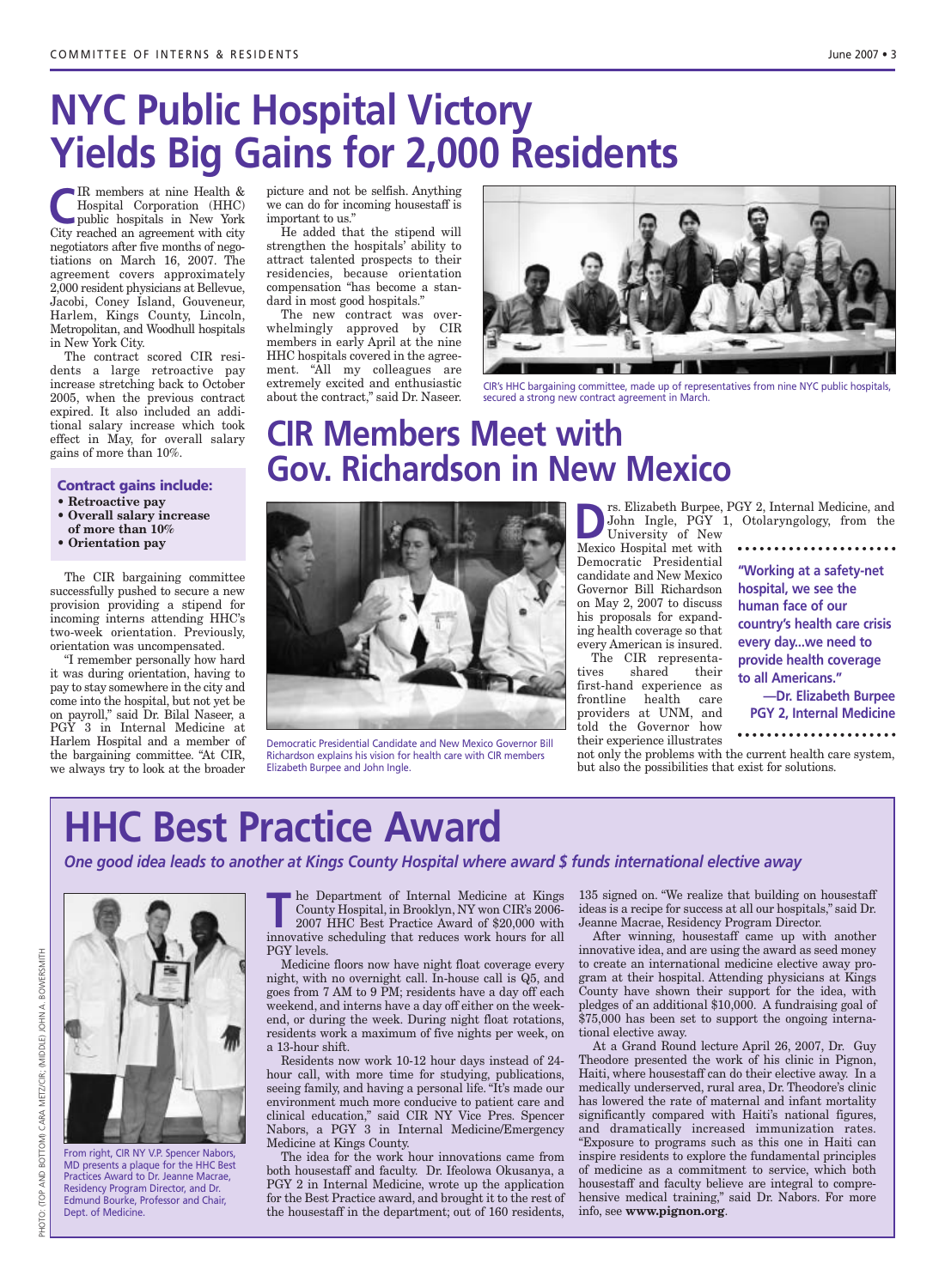## **CIR Doc Helps Find a Pollution Solution in LA Ports**

**E** ach year, more than forty percent of all goods imported into the U.S. move through the twin ports of Los Angeles and Long Beach. But with those goods comes Southern California's greatest source of pollution – and markedly higher rates of asthma in the communities surrounding the ports.

Enter the Coalition for Clean and Safe Ports and CIR delegate Dr. Shipra Bansal, MD, a Family Medicine resident at Harbor-UCLA Medical Center. The Coalition unites truckers, environmentalists, labor unions, religious leaders, community groups, and public health advocates seeking ways to reduce port pollution.

Dr. Bansal became involved after seeing evidence that port pollution was causing negative health effects in people living nearby, including "preliminary results of a survey done around the port community which showed asthma prevalence

rates 1.5 times that of Los Angeles County.

"We know that air particulates 10 microns in diameter and smaller exacerbate asthma. Some data is now suggesting that they may actually cause asthma," Dr. Bansal explained. "I know of several asthmatics who

developed more severe symptoms after moving into the area. Unfortunately, they are not able to move out, often for economic reasons," she said, reflecting on her experience at Harbor-UCLA. She added that "medications are only a bandage if an asthmatic is constantly living in and breathing in pollution that exacerbates his condition."

Dr. Bansal was a featured speaker at an early press conference and rally held by the coalition in the fall of 2006. According to Rafael Pizzaro, one of the leaders of the port campaign, "Dr. Bansal spoke up at a crucial point, when the port administration was not accepting



Dr. Shipra Bansal, CIR activist and Harbor-UCLA Family Medicine resident addresses a Coalition for Clean and Safe Ports rally. According to environmental advocates, each day the port sends more pollutants into the air than half a million cars, a power plant, and a refinery combined.

how important a health issue this was to the community."

Thanks to these coalition efforts, port administrators opened discussions with the Coalition and ultimately committed to reducing truck pollution. In April, the neighboring ports announced a joint "Clean Trucks Program," which incorporated nearly all of the policy recommendations proposed by the port campaign. As the program is phased-in, the ports expect that within five years 80% of the trucks serving the ports will include new emission-restriction features making them 90% cleaner than the older model trucks making up the majority of the ports' current trucking fleet.

Dr. Bansal is eager to continue working with coalition partners to reduce port pollution. "As doctors, we often see patients after much of the harm has been done," she said. "If we want better health for our patients, we can be more effective when we look at the bigger picture and find out what is causing and exacerbating our patients' conditions."

### **Joining the Fight for Children's Health Coverage**

**C**IR pediatric residents from<br>
California and New York<br>
pitched in this spring to help<br>
error of the California and New York expand federal funding for one of the most successful health care access programs in recent years. SCHIP (State Children's Health Insurance Program) provides health coverage to approximately 6.6 million kids across the country who would likely otherwise be uninsured.

In order to maintain SCHIP, and expand it to cover more of the 9+ million children still uninsured in the U.S., Congress needs to provide \$50 billion in new funds this summer. CIR has taken up this political fight for SCHIP funding, joining in a national campaign coordinated by our parent union, SEIU.

On Mother's Day weekend, Drs. Hung Tran, Rusha Pearson, and Mikhaela Cielo, CIR members at Oakland Children's Hospital, joined California Congressman Pete Stark and representatives from SEIU United Healthcare Workers-West at a public rally for SCHIP funding at Children's Hospital. The event's message was clear: This Mother's Day let's give all moms the peace of mind of knowing that their young ones have health coverage.

Two weeks later and 3,000 miles away, CIR member Dr. Natasha Tejwani, a pediatric resident at Jacobi Medical Center in the Bronx, NY, highlighted the importance of fully funding SCHIP at a May 31st press conference. "Working in a pub-



Dr. Natasha Tejwani joined with NY Representatives Crowley and Nadler as well as other union leaders to make the case for increased funding for children's health coverage.

lic, safety-net hospital, I see firsthand how vulnerable many children are through no fault of their own, but due to a system-wide failure," she proclaimed. "There is a lack of access to simple vaccinations and basic preventive care. SCHIP helps overcome this glaring deficit."

At the conference, Dr. Tejwani's call was echoed by representatives from the hospital industry and New York Congressmen Joe Crowley, Eliot Engel and Jerrold Nadler, who told the crowd that, "Too many children will never see the inside of a doctor's office. That is unacceptable in America today."

"I don't think you can be a proud human being walking on this Earth

PHOTOS FROM TOP: RAFAEL PIZARRO; JASON ROWE/CIR; MARIA SVART/CIR without worrying about our children and prioritizing them," said George and prioritizing them, said George workers' union 1199/SEIU.

**"Too many children will never see the inside of a doctor's office. That is unacceptable in America today."—Rep. Nadler**

RAFAEL PIZARRO; JASON

CIR plans to be active in ensuring  $\frac{8}{5}$ that SCHIP is fully funded, as a step toward guaranteeing quality, accessible health care for all Americans,



In Oakland, CA, Drs. Rusha Pearson and Hung Tran tag-teamed with Rep. Pete Stark to carry **The U.S. A. The Music A**<br>the message that healthy kids are an investment in our future.<br>**human being walking on this Earth** especia the message that healthy kids are an investment in our future.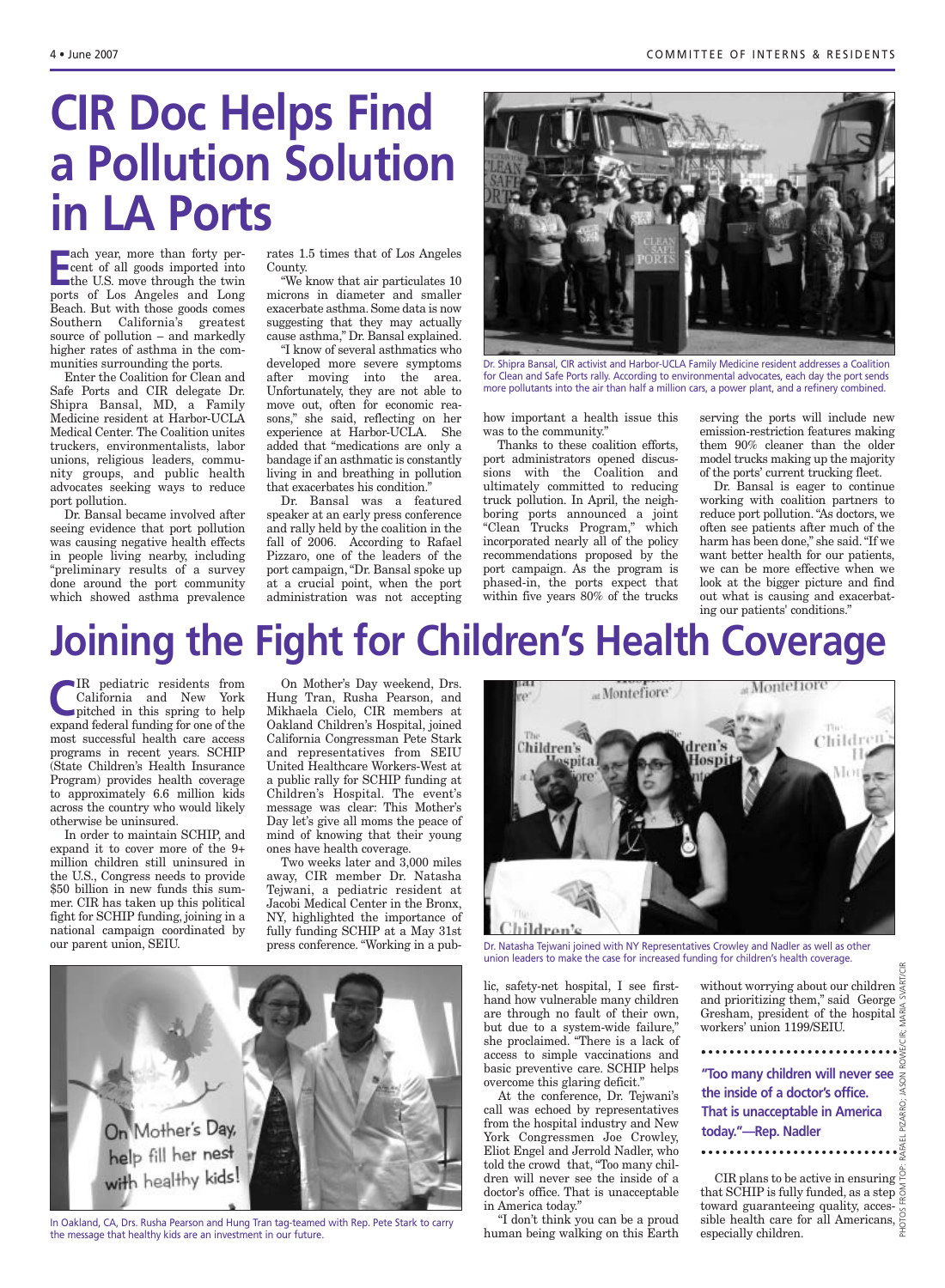# SPECIAL ORIENTATION SECTION



# Welcome to The National Voice of Housestaff

*Congratulations!* **You are about to begin what will be the most exciting, harrowing, excruciating and thrilling experience of your life***. You are now a resident physician!* 

**Congratulations, too, to those of you who arrive as fellows, beginning another arduous but rewarding year of training.**

**Fortunately, the Committee of Interns and Residents, the oldest and largest union of housestaff in the U.S., will be behind you as you face each new challenge. For 50 years, CIR has been the national voice of residents and fellows, protecting and advancing housestaff rights, education and working conditions, and defending quality patient care.**

**This Special Orientation Section of** *CIR News* **will help acquaint you with CIR. We urge you to take time to read these pages to learn about your rights** **and benefits as an employee of your hospital, the history of CIR and some of the current issues confronting housestaff. Learn how you, as a member, can participate in CIR within your department, your hospital, and as a representative on CIR elected bodies.**



**Is your hospital in compliance with hours regulations? Are the changes made in the best way?** 

**If not, contact your CIR organizer and check out the HoursWatch website.**

**www.HoursWatch.org is co-sponsored by CIR and AMSA.**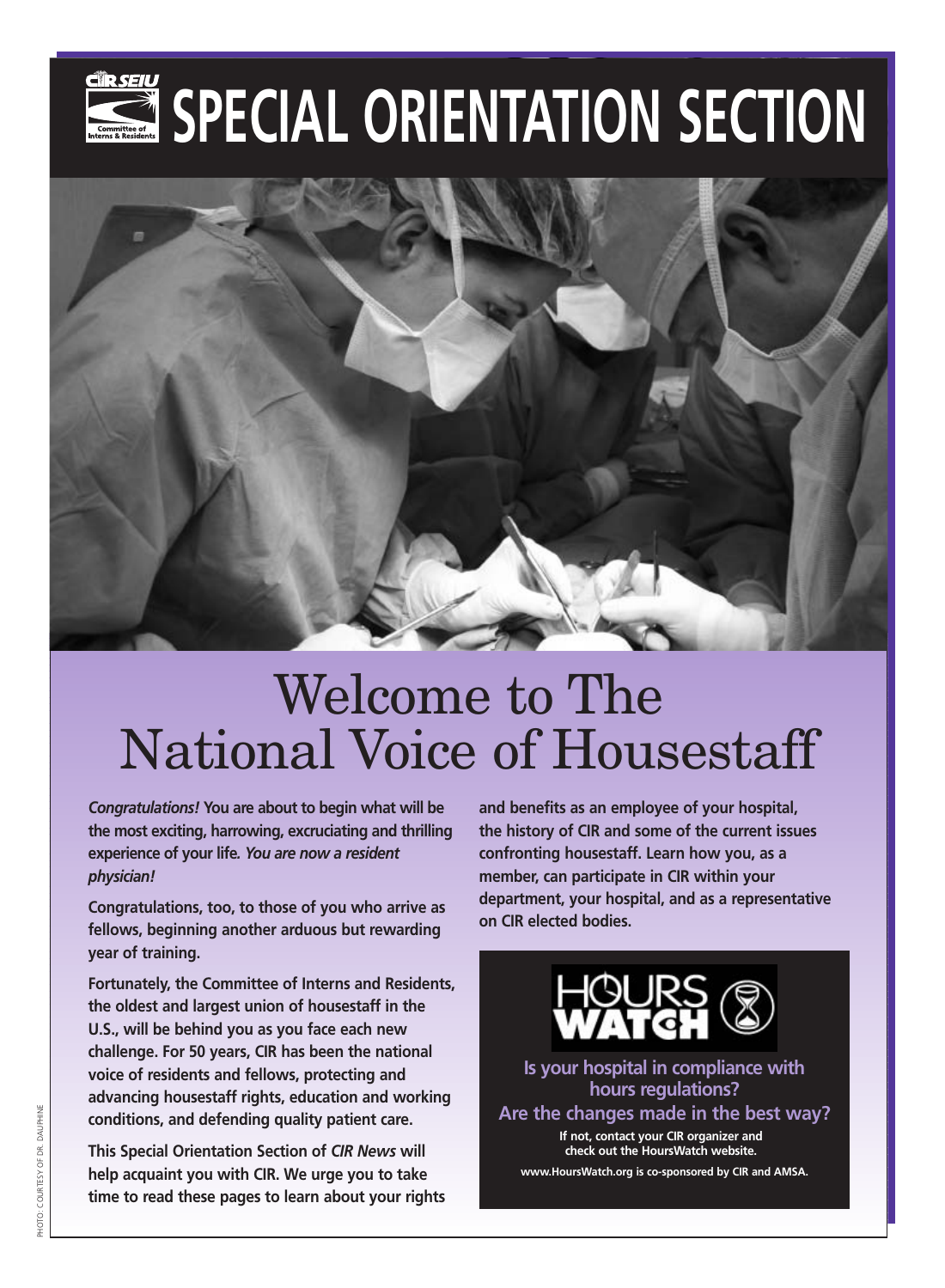### **6 SPECIAL ORIENTATION SECTION**

Today, through CIR collective bargaining agreements, more than 12,500 interns, residents and fellows in New York, I and working conditions that are the envy of their colleagues in non-unionized hospitals. They also have a strong, u care policy is forged. But it wasn't always that way. Getting to this point has taken 50 years of commitme



**1957:** CIR founded in New York City's public hospitals to improve salaries, working conditions, and the quality of patient care delivered by the city's 2,000 resident physicians. One year later, their first contract brings salaries up significantly; affiliates the public hospitals with medical schools to improve education and patient care; establishes a grievance procedure, and improves call rooms.



**1970:** Back in NYC, CIR branches out from the public hospitals, and begins organizing in the private or "voluntary" hospitals.



**1976:** The National Labor Relations Board (NLRB) in the *Cedars-Sinai* decision, rules that housestaff are primarily "students" rather than employees. CIR maintains recognition at some voluntary hospitals, but loses others.

**1965:** First "Heal-In" held in Los Angeles County Hospital, as residents refuse to discharge patients. They garner massive press attention, and win raises and improvements to patient care, as well as help to usher in a decade of resident activism nationwide, with other Heal-Ins held at Boston City Hospital in 1967, and at DC General in Washington, D.C. in 1968. All three housestaff groups will affiliate with CIR in the 1990's.

**1975:** CIR leads the first multihospital strike of doctors in U.S. history, affecting 15 voluntary and six city hospitals. The strike, which uses the slogan, *Our Hours Make You Sick*, gains the support of the AMA and local media. The settlement is a landmark victory that eliminates every other night on-call, and improves working conditions. In California, L.A. County housestaff create the first-ever Patient Care Fund to address unmet patient needs. That fund grows to \$2 million per year, and inspires other CIR members to create funds of their own.

**BCH Near Capacity In Reverse Strike** 'Heal-In' Loads Hospital Beds





**1978:** Over 900 housestaff at the College of Medicine and Dentistry of New Jersey (now UMDNJ) vote to join CIR.

**A THE REAL** 

**1989:** CIR helps to establish the 405 or "Bell Regulations" and New York becomes the first state to set limits on residents' work hours at 80 per week, averaged over four weeks.

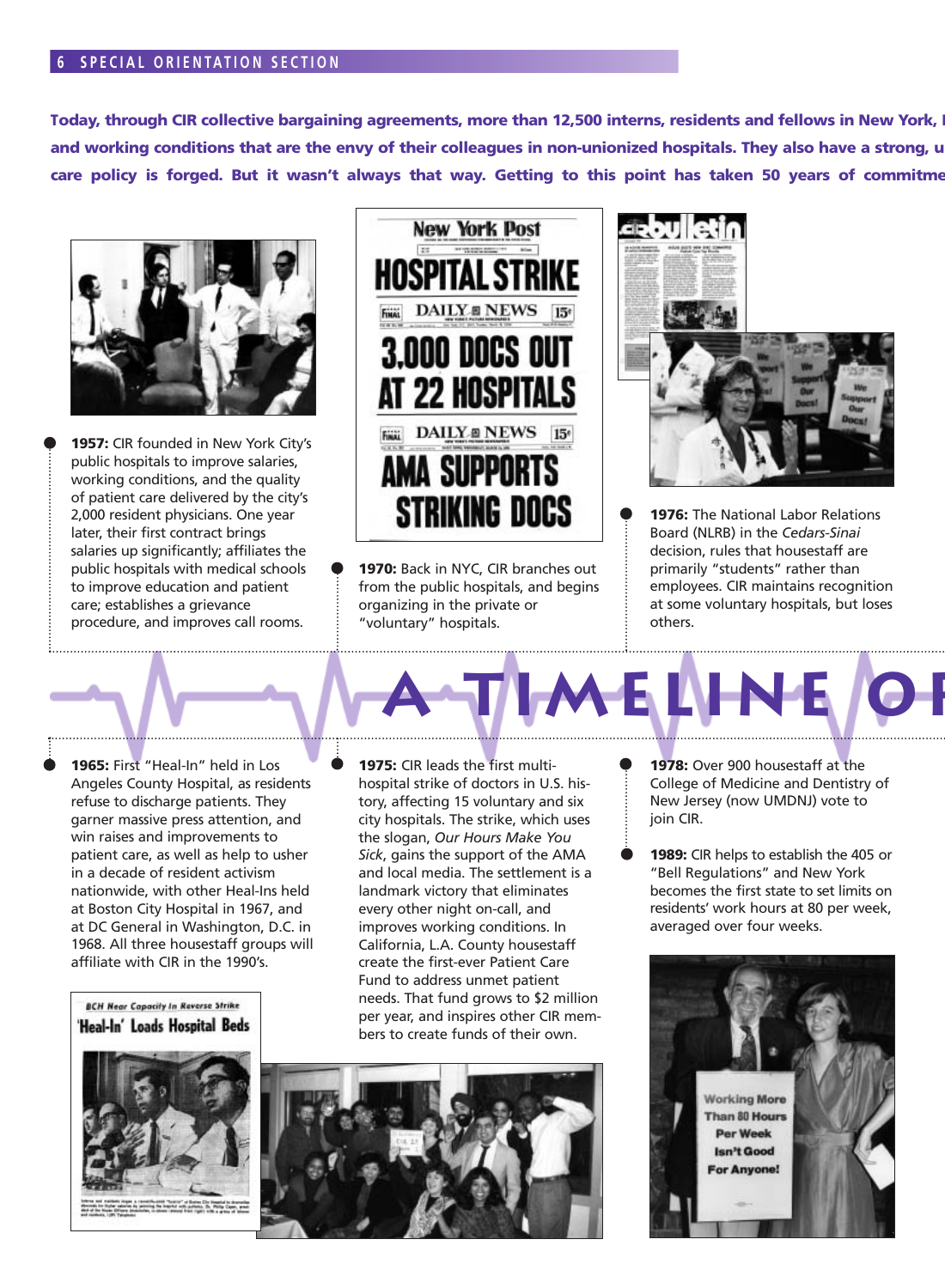### **S PECIAL ORIENTATION SECTION 7**

**New Jersey, Massachusetts, Washington, D.C., Florida, California, New Mexico, and Puerto Rico enjoy salary, benefits unified voice to advocate for their patients in their local hospitals, and in the state and federal arenas, where health nt and collective activity by housestaff in public and private hospitals across the country. Here is our story.** 



**1993:** Cambridge and Boston City Hospital House Officers Association join CIR.

**1996:** Nearly 1,000 residents at Jackson Memorial Hospital in Miami vote to join CIR by a 4-to-1 margin.

**f CIR History**

overturn the 1976 *Cedars-Sinai* NLRB decision. The challenge is successful with the NLRB ruling that private sector housestaff are employees, and thus guaranteed collective bargaining rights. Organizing picks up in the years to come.

**2004:** CIR members in Northern California follow suit with a referendum in Oakland that raises taxes to support the safety net hospitals and clinics providing access to care for all.

**1997:** A CIR-initiated campaign succeeds when NY's Supreme Court blocks Mayor Guiliani's plan to privatize NYC public hospitals. In Los Angeles an independent housestaff association, JCIR, joins CIR. At CIR's 40th anniversary, delegates vote to join the Service Employees International Union (SEIU).

**1998:** In Northern California an independent housestaff association, CAIR, joins CIR.



- **2001:** 1,000 new members organized in the NY region; in Puerto Rico, housestaff vote to affiliate with CIR.
- **2002:** In Los Angeles, CIR members, in coalition with community and labor groups, win continued funding for safety-net hospitals and clinics. "Measure B" is the first referendum in which voters decide to raise their own taxes since California's Prop. 13 was passed 25 years earlier.
- **2006:** CIR builds a labor-community coalition and launches the successful "Save Our Safety Net" campaign in NY to fight hospital cuts and closings.
- **2007:** Election at the University of New Mexico Hospital in Albuquerque brings the benefits of representation to 497 housestaff, and adds a new state to CIR's roster.

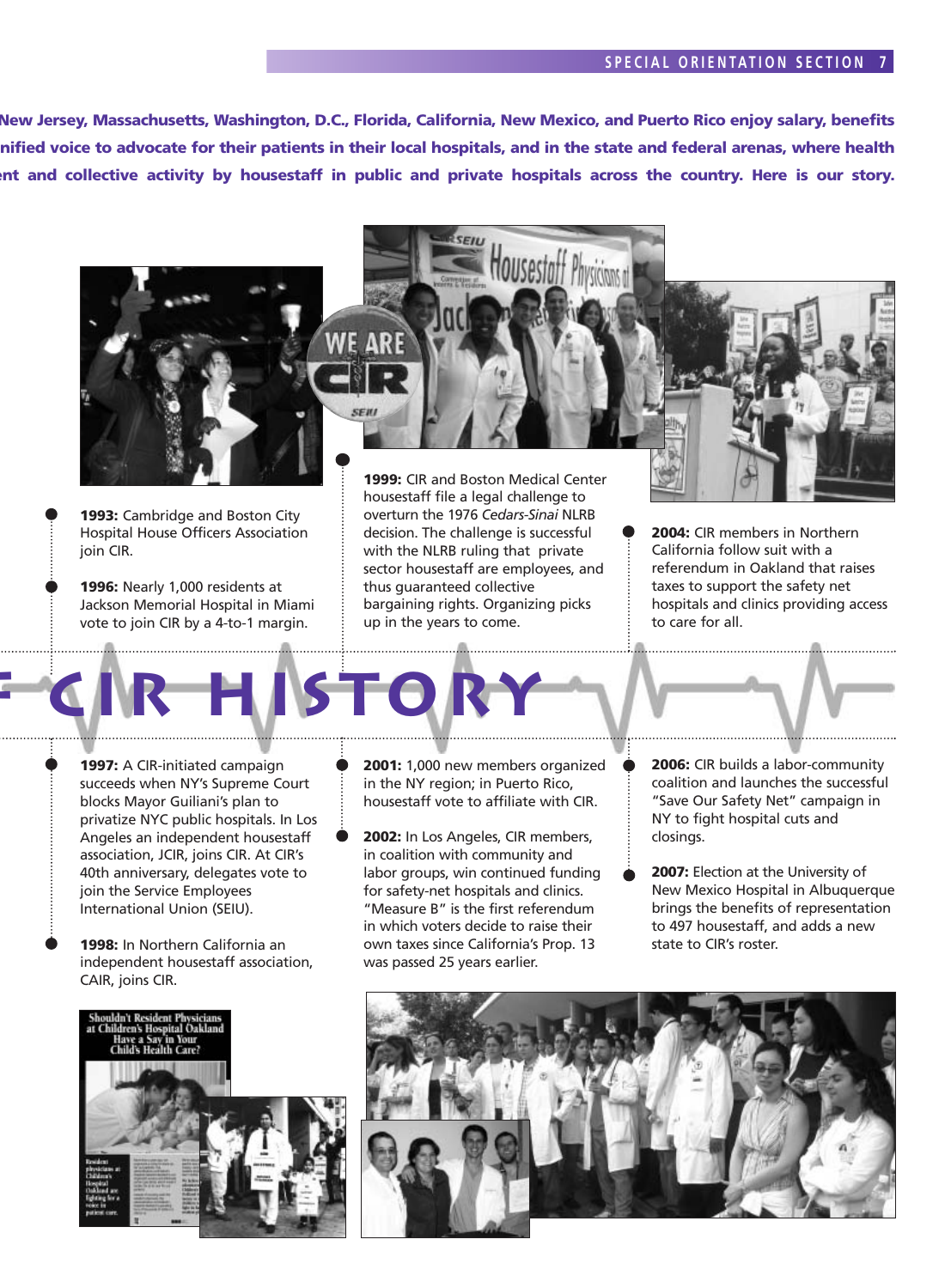# **CNR Who We Are & What We Do**

**An informed and involved membership is our greatest strength. Below is some information to better acquaint you with CIR.**

### **Who We Are**

CIR—the Committee of Interns and Residents is the oldest and largest housestaff union in the United States. CIR represents 12,500 interns, residents and fellows in New York, New Jersey, Massachusetts, Florida, California, New Mexico, the District of Columbia and Puerto Rico. Since 1957, CIR has negotiated collective bargaining agreements with over 70 public and private hospitals. These agreements improve housestaff salaries and benefits, hours of work and working conditions and the quality of care we deliver to our patients.

In 1997, CIR affiliated with the 1.8 million member Service Employees International Union (SEIU), with 900,000 health care workers across the country. As the national affiliate of physicians within SEIU, CIR housestaff continue to set our own policies, decide our own priorities, elect our own officers and negotiate our own contracts—all with considerable economic and political backup from SEIU which adds to CIR's own resources.

### **Why We're Needed**

Housestaff across the country need an organized voice to stand up for our rights and the rights of our patients. CIR enables residents to voice their concerns as a group. CIR collective bargaining agreements carefully spell out housestaff rights and benefits. Experienced staff work with residents to improve and enforce the gains negotiated in each contract. Because residents are at an important and busy stage in their careers, they find that being in CIR is an effective way to work together for improvements in working conditions, residency programs and patient care. In addition, established due process provisions, including g



arbitration, and representation rights, ensure that each housestaff officer gets a fair hearing when he or she needs that kind of support.

### **Look What We Have Achieved**

CIR has 50 years of experience with the problems and concerns of housestaff in public and private hospitals. This organizational experience is critical.

• CIR contracts set the standard in their geographic areas, with higher than average salaries and benefits, including, in many hospitals, CIR's own comprehensive health and welfare plan.

| grievance procedures,<br>What's in a CIR Contract<br>Negotiated contracts between the employer and the employees are called<br>Inegulated with acts between the employer and the employees are cannot the terms<br>and conditions of employment for housestaff at each hospital, but, very<br>significantly, make enforceable those hard won gains. Because of different local<br>needs and priorities, these collective bargaining agreements vary somewhat<br>from one hospital to another. CIR negotiating committees—made up of<br>housestaff from different departments and PGY levels, working with a CIR staff<br>member—bargain diligently to win the best contracts possible. Among the<br>elements we work to include are clauses covering:<br>• Salary increases for each PGY level<br>• Health and other insurance benefits<br>• Specific dates for renewal/non-renewal notice of individual contracts<br>• Cap on the number and frequency of on-call periods.<br>• Malpractice coverage<br>• Vacation and other leave time<br>Sick, maternity, and disability leaves<br>• Grievance procedures leading to outside, impartial arbitration<br>• Fair disciplinary procedures with due process<br>• The right to be represented by CIR at negotiations, grievance meetings and<br>• Protections from excessive assignments of "out-of-title" (non-physician) work<br>. Prohibition against discrimination based on race, gender, national origin,<br>place of medical education, sexual orientation and age<br>$\overline{\phantom{a}}$ |  |
|----------------------------------------------------------------------------------------------------------------------------------------------------------------------------------------------------------------------------------------------------------------------------------------------------------------------------------------------------------------------------------------------------------------------------------------------------------------------------------------------------------------------------------------------------------------------------------------------------------------------------------------------------------------------------------------------------------------------------------------------------------------------------------------------------------------------------------------------------------------------------------------------------------------------------------------------------------------------------------------------------------------------------------------------------------------------------------------------------------------------------------------------------------------------------------------------------------------------------------------------------------------------------------------------------------------------------------------------------------------------------------------------------------------------------------------------------------------------------------------------------------------------------------------------------|--|
| • Access to one's own personnel records<br>• Good conditions for on-call rooms and lounges<br>• Program security, ensuring housestaff the right to complete their residency<br>$\overline{\phantom{m}}$                                                                                                                                                                                                                                                                                                                                                                                                                                                                                                                                                                                                                                                                                                                                                                                                                                                                                                                                                                                                                                                                                                                                                                                                                                                                                                                                            |  |
|                                                                                                                                                                                                                                                                                                                                                                                                                                                                                                                                                                                                                                                                                                                                                                                                                                                                                                                                                                                                                                                                                                                                                                                                                                                                                                                                                                                                                                                                                                                                                    |  |
| • Health, safety and security issues                                                                                                                                                                                                                                                                                                                                                                                                                                                                                                                                                                                                                                                                                                                                                                                                                                                                                                                                                                                                                                                                                                                                                                                                                                                                                                                                                                                                                                                                                                               |  |
|                                                                                                                                                                                                                                                                                                                                                                                                                                                                                                                                                                                                                                                                                                                                                                                                                                                                                                                                                                                                                                                                                                                                                                                                                                                                                                                                                                                                                                                                                                                                                    |  |
|                                                                                                                                                                                                                                                                                                                                                                                                                                                                                                                                                                                                                                                                                                                                                                                                                                                                                                                                                                                                                                                                                                                                                                                                                                                                                                                                                                                                                                                                                                                                                    |  |
| program                                                                                                                                                                                                                                                                                                                                                                                                                                                                                                                                                                                                                                                                                                                                                                                                                                                                                                                                                                                                                                                                                                                                                                                                                                                                                                                                                                                                                                                                                                                                            |  |

• CIR's groundbreaking work on resident hours reform eliminated, across the board, every other night call in New York in 1975. We spearheaded New York State's landmark hours regulations in 1987. We've worked with SEIU to put added teeth into those regulations in 1999. CIR's current contracts provide additional limits on excessive work hours and an internal enforcement method.

• CIR's negotiated "extra on-call pay" is a first in the nation. It guarantees that hospitals pay housestaff additional salary when they are required to cover for an absent colleague.

• CIR's contractually negotiated Patient Care Funds funnel millions of dollars of hospital funds to the patient care needs that housestaff are best able to identify.

• CIR is in the forefront of efforts to support hospital funding, access to care for the uninsured, and to oppose the ravages of managed care and hospital mergers. We work for quality patient care and superior residency education.

### **How Are Contracts Negotiated?**

All CIR members are covered by a collective bargaining agreement—a contract between CIR and your employer that spells out your salary, benefits and working conditions. CIR collective bargaining agreements usually cover a two to three year period. Toward the end of that period, housestaff at each hospital decide what to include in their proposals for a new collective bargaining agreement. They also select a representative group of their colleagues to work with experienced CIR staff on the negotiating committee, the group that sits down with the hospital's representatives to discuss the terms for the contract. The committee draws upon a full range of CIR research, legal, media and technical resources, as needed.

After the negotiating committee determines that it has reached the best possible agreement, the members covered by the agreement vote to ratify or reject it.

### **CIR Is Run By Housestaff For Housestaff**

Each CIR hospital elects its own local leadership. Elected delegates meet regionally to discuss ongoing issues at their hospitals and to focus on healthcare in their regions. At the annual national convention, CIR delegates come together to discuss issues of housestaff concern, set the direction for the coming year and elect a national Executive Committee. This Executive Committee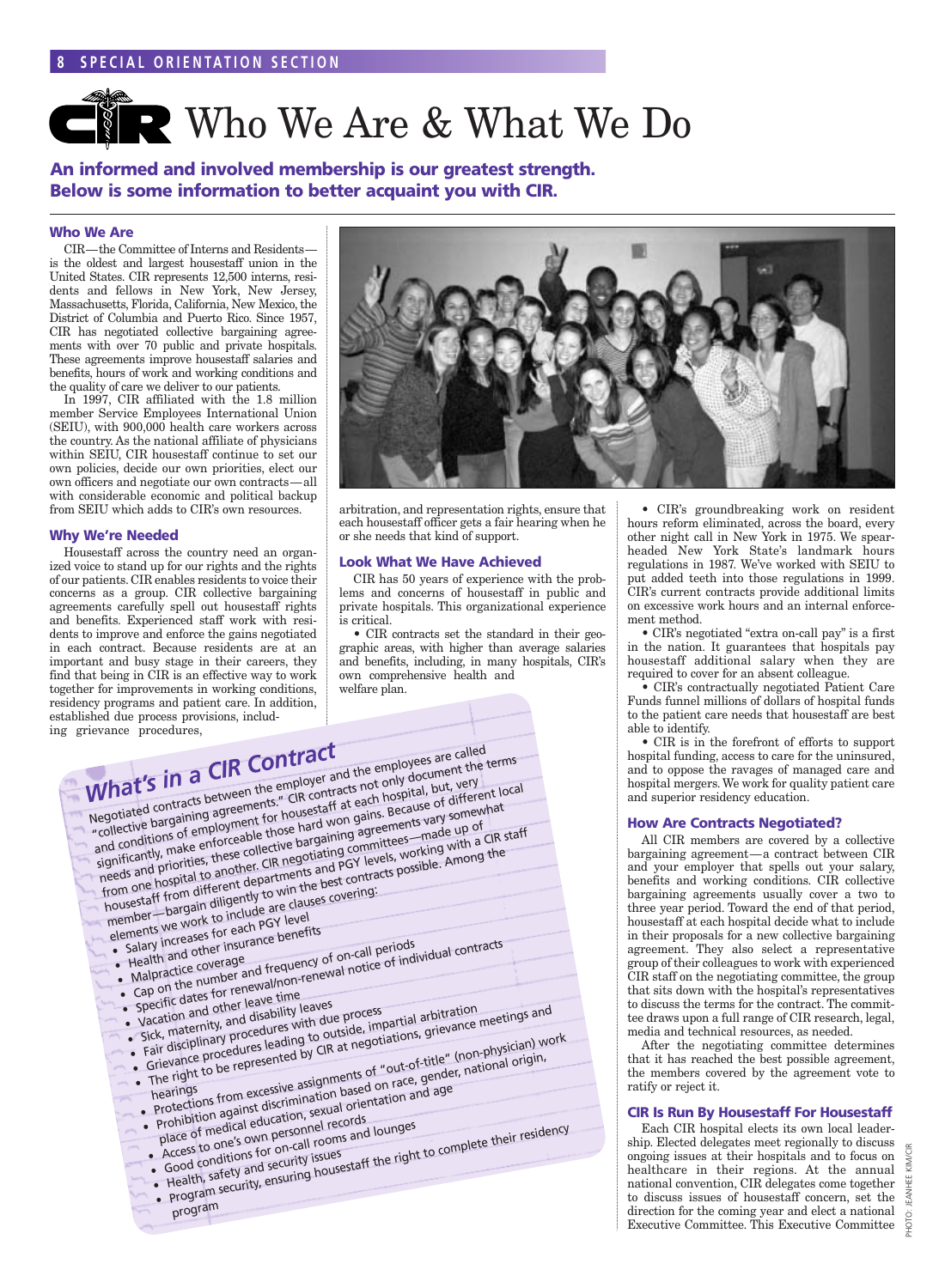—made up of a president, executive vice president, secretary-treasurer, and regional vice presidents—serves as a steering committee between annual conventions.

### **Who Are The CIR Representatives At My Hospital?**

In addition to the CIR delegates from each hospital who attend the annual national convention, each CIR hospital, or chapter, has its own structure to determine policy on local matters. Some chapters elect colleagues to serve as co-presidents and department representatives and most choose members to serve on the Graduate Medical Education Committee and other hospital committees. Local chapter representatives determine the collective bargaining proposals and negotiations process at their hospital.

CIR assigns a staff person to each of the hospitals it represents. The staff person, called an organizer, helps coordinate chapter activities and assists housestaff communications between departments. The organizer works with delegates and department representatives to insure that the collective bargaining is professionally negotiated and enforced. In addition, the CIR organizer handles grievances and other problems that residents may encounter.

#### **What Is A Grievance?**

One of the ways to resolve disagreements about your rights or conditions of employment is the grievance procedure contained in your CIR contract. Each CIR contract contains a definition, but generally, a grievance is a complaint that your hospital or department has neglected or a right or benefit guaranteed by your CIR contract that is not provided.

Grievances can be filed by an individual or a group of residents, or by CIR, about almost any matter covered by your CIR contract, but they must be filed within a specified time. (Check your CIR contract for the time limit applicable to your hospital.)

Written grievances are usually preceded by

informal attempts to resolve the question or disagreement with your department or hospital in forums such as "labor-management" committees. Once the grievance is in writing, the CIR contract requires that the hospital adhere to specific procedures and deadlines for responding.

All grievance proce-<br>dures provide for provide for appealing an unfavorable decision to higher hospital authorities. Most grievances not settled at the hospital can be submitted to a neutral arbiter who will render a final decision, which is binding to both sides.

The union contract is also an essential guarantee of your due process

rights to review your personnel

file, dispute a complaint about your performance, an evaluation, probation, non-renewal, termination or any other problem you may have with your department.

ca

It is important to act quickly when you have a question, or a problem, even if you're unsure about whether it's a grievance or a due process disciplinary matter. Your CIR organizer will assist you in determining the appropriate steps. Also, if you misplace the CIR contract that is given to you during orientation, ask your CIR organizer for another copy. Read your contract and use it.

#### **What About Dues?**

The elected House of Delegates decides membership dues, which provide the only source of

*CIR Says, "Check Your Personnel File"* Sometimes adverse letters from patients, hospital staff, or<br>their way into your file. Incidements or are very one-sided fir<br>evaluations that you should have peorts and departmental supervisors that make misstatements or are very one-sided find their way into your file. Incident reports and departments<br>evaluations that you should have been shown (asset of the specific while the specific while the specific specifies evaluations that you should have been shown (and weren't) While the specific language may vary among different CIR<br>respond to materials put in their files Marting to see and contracts, CIR members are guaranteed the right to see and<br>respond to materials put in their files. Most offen to see and<br>entitled to photocopies.<br>Fig. Staff can accident respond to materials put in their files. Most often you are CIR staff can assist you in deciding what action<br>want to insert a written rebuttal, or file a documents. You might<br>these stars, modified or even to all a discussion would be most appropriate in responding to adverse documents. You might appropriate in responding to adverse documents, you imgite want to insert a written rebuttal, or file a grievance to have the document modified or even renuced action would be maked these steps.<br>these steps.<br>With increasingly stringent credent: CIR can represent you in these steps. With increasingly stringent credentialling and more aggressive<br>alpractice litigation, you don't want any sand more aggressive<br>thelp after that, the process of example in the surprises lurking<br>our right that, malpractice litigation, you don't want and represent you<br>our file. You initiate the process of examining and more aggres<br>an help after that, the process of examining your right to examining your The process of examining your record; we want to the process of examining your record; we Y n h <sup>1el</sup>p after that.<br><sup>Ur right</sub></sup> rineip arter that.<br>Your right to examine your file may be important to your reputation and your career. Use that right to check your file<br>"egularly." And your career. Use that right to check your file<br>"egularly." Career. Use that right to check your file regularly.

income for CIR to pay for staff and all other expenses necessary to negotiate and enforce our collective bargaining agreements and to run this national organization. CIR dues are set at about 1.5 percent of a house officer's salary and are paid through payroll deduction from members' paychecks and sent to the national office of CIR in New York City. As with our medical training, so with CIR: the more we as residents stick together, pool our resources and work "as a team," the more we will accomplish and the stronger we will be.

### Patient Care Funds: An Achievement for Residents and Patients



**O**ver decades of collective bargaining, CIR<br>chapters throughout the country have won<br>millions of dollars for Patient Care Funds chapters throughout the country have won millions of dollars for Patient Care Funds as part of their contracts. These housestaffadministered funds are used to buy essential supplies, equipment and patient amenities that are not included in hospitals' budgets.

Housestaff are on the front lines, taking care of patients every day, but their suggestions for patient care are often ignored. With the Patient Care Fund, residents can

say what's lacking.

Patient Care Funds are an innovation that began in the 1970s with CIR residents in Los Angeles. CIR chapters have achieved these funds in contracts at hospitals in Boston, New York City, Cambridge, Oakland, and San Francisco. Recent purchases by CIR Patient Care Funds have included bedside monitors, EKG machines, blankets, video fiber-optic endoscopes, pediatric ventilators, high-tech

microscopes, computer-based image archiving systems, a cardiac chair, and even a fish tank (below) for use in patient waiting rooms, and clothing for homeless patients.

A committee of residents oversees how the money is spent. Residents bring proposals to the committee, and together, the committee gets to decide what is most important. It's a way for CIR residents to step in and fill in the gaps in patient care that they see on a daily basis.

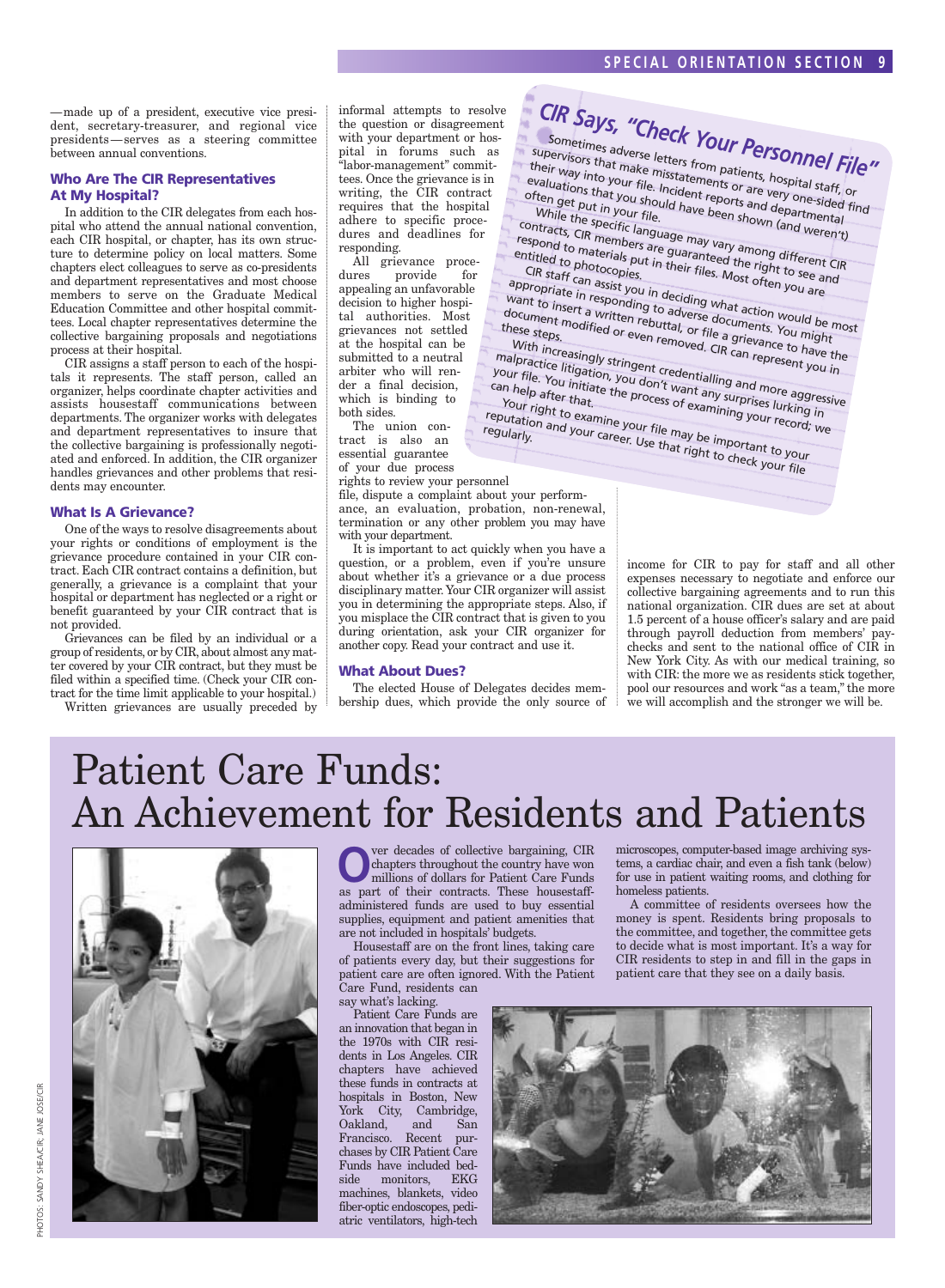### What's in a CIR Contract?

**B**esides salaries and health benefits, CIR collective bargaining agreements include many provisions that improve working conditions for **Example 3** esides salaries and health benefits, CIR collective bargaining agreements include many residents. Below are some samples of actual contract language in different CIR collective bargaining agreements.

### **Orientation Pay**

"All incoming residents shall be paid for orientation and/or work performed prior to July 1st of their first year, or they shall receive equivalent paid time off no later than June 30th of the academic year."

**Boston Medical Center**

#### **On-Call Meals**

"The County will arrange that the food left over from the food prepared daily for house staff and other physicians be packed, stamped with preparation dates and stored at the end of the day so that the food is available for the night meal. The County will prepare sufficient food daily to ensure that healthy night meals are available for all house staff who are assigned to nighttime duty or in-hospital on-call duty."

**Los Angeles County Hospitals**

#### **Evidence Based Work Hour Scheduling**

"The parties recognize the growing body of evidence linking increased medical errors with extended housestaff shifts of greater than 16 hours. These extended shifts have also been found to correlate with an increased risk of serious car accidents among housestaff. In the interest of maximizing patient safety and housestaff well-being, the PHT and CIR agree to form an Evidence Based Scheduling Committee to identify shifts greater than 16 hours and to implement strategies to eliminate these extended shifts six months after ratification of the contract."

**Jackson Memorial Hospital, Miami**



### **Ancillary Staffing**

"Services will be provided for the movement of patients and materials…seven days a week, 24 hours a day for both routine/stat calls.

Phlebotomy services, including blood culture draws, shall be available twenty-four (24) hours a day, seven (7) days a week. IV Therapy Services, to start and maintain routine IVs, will be provided to all general care inpatient areas 24 hours a day, seven days a week.

"Clerical services will be provided [on inpatient areas] 16 hours a day, seven days a week."

**Boston Medical Center**

### **On-Call Pool**

"A house staff officer who performs on-call duty for an absent or disabled colleague in addition to

his/her anticipated normal schedule shall be compensated according to the following: \$550 weekday, \$650 weekend and holiday."

> **Westchester (N.Y.) Medical Center**

### **On-Call Rooms**

"The County shall provide safe, secure on-call rooms, bathrooms and shower facilities which are readily accessible to patient care areas. Oncall rooms shall be designated as smoke-free areas and properly maintained with adequate temperature control. The number of on-call rooms shall be sufficient for all housestaff officers on duty at night.

"On-call rooms shall have functional locks and the room key shall be available to each housestaff officer. On-call rooms shall be properly maintained seven (7) days a week. Where possible, on-call rooms shall be equipped with large-sized lockers for the secure storage of each housestaff officer's personal effects."

**Los Angeles County Hospitals**

#### **Professional Education Allowance**

"Effective January 2007, Trust shall provide each HSO \$1,250 per residency academic year to be used as reimbursement for professional/educational expenses."

#### **Jackson Memorial Hospital, Miami**

"A \$1,900 non-taxable, reimbursable professional education stipend shall be paid annually to each House Officer…Any House Officer who has not turned in receipts for the total amount of the annual stipend by May 1st of that year shall receive a payment (taxable) equal to the difference between the total annual stipend and the total reimbursable expenses claimed and documented by said House Officer."

**Cambridge Hospital, Massachusetts**

### **Patient Care Funds**

"The amount of the CIR Quality Patient Care Fund will be \$2.2 million each year. Mutual agreement of the administrative 'team' of 5 and a resident 'team' of 5 shall be required to initiate the authority to expand."

#### **Los Angeles County Hospitals**

"Effective each April 1st and October 1st, the Corporation shall transfer a sum equivalent to 0.15 percent of the Gross Annual Payroll of housestaff officers to the Patient Care Trust Fund." [This fund, which receives approximately \$130,000 twice a year, is controlled by the CIR Executive Committee members in New York City.]

**Health and Hospitals Corporation, New York City**

PHOTOS: CAROLINE FAN/CIR; CARA METZ/CIR

PHOTOS·

"<br>M CARA

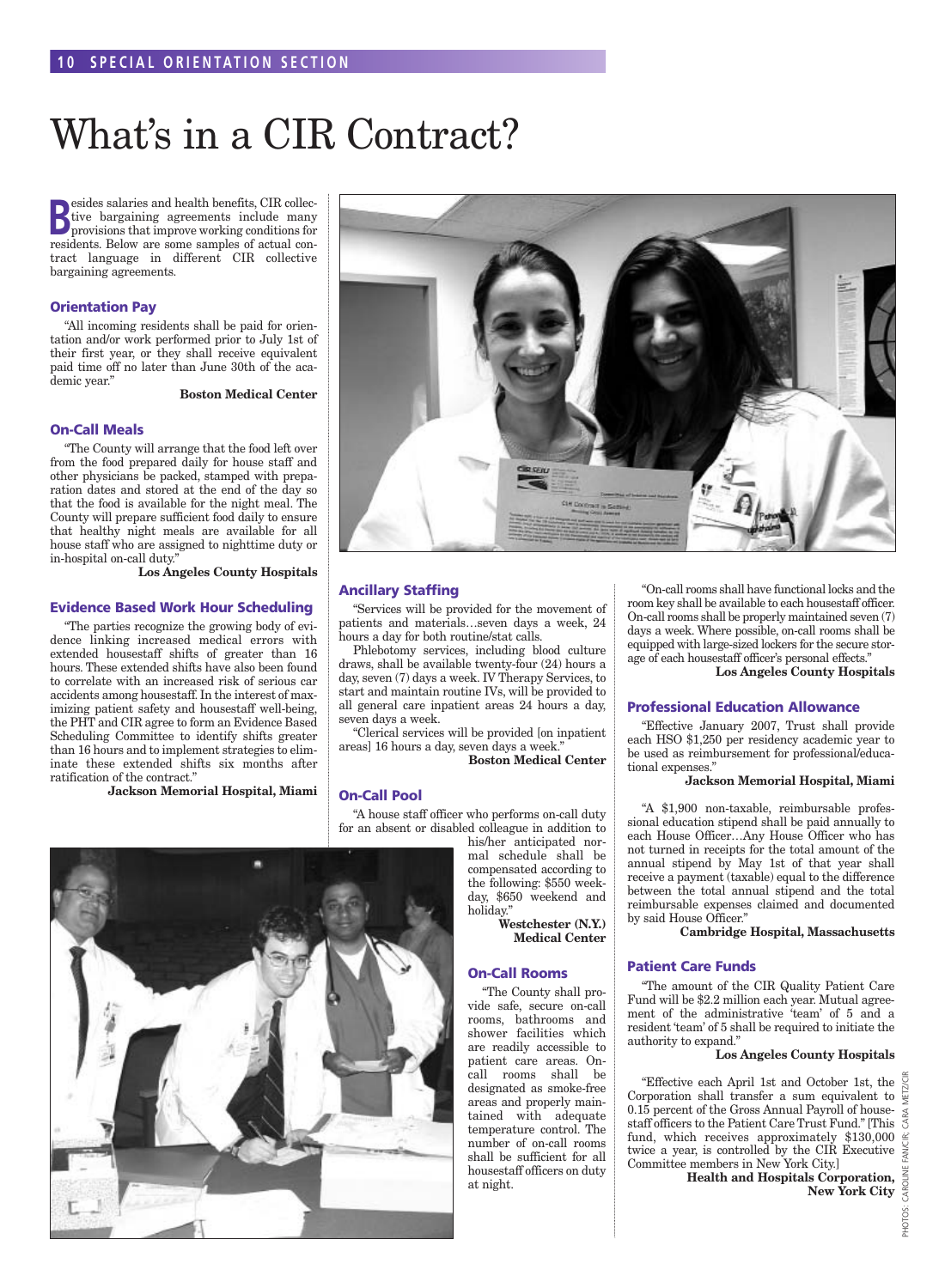# **CIR Convention & 50th**

#### continued from page 12

other. CIR National President, Simon Ahtaridis, MD, MPH, welcomed conventioneers to his hometown, and recounted his role in forcing a permanent barrier to be placed around the Liberty Bell, a local historical artifact, after a third-grade class trip gone awry.

**Workshops:** Delegates and Alumni broke out into workshops on topics ranging from local concerns, like negotiating a good contract and creating change in your programs, to broader issues like universal health care and examining the role of the pharmaceutical industry in medicine.

**50th Anniversary Banquet:** On Saturday evening, delegates, alumni, and guests attended a formal banquet at the College of Physicians of Philadelphia in celebration of CIR's 50th

Anniversary. During the evening's program, attendees viewed a video presentation on CIR's 50-year history, and a short video of interviews from convention attendees about being a part of CIR. President Ahtaridis and immediate past president Barbie Gatton, MD, honored CIR co-founders Herbert Vaughan, MD, and Saran Jonas, MD, who shared his memories of CIR along with other alumni speakers.

**Establishment of New Mexico Region:** The most celebrated accomplishment at this year's convention was the organization of

CIR's newest chapter at the University of New Mexico. The representatives from this chapter, who impressed everyone with their enthusiasm and sincerity, were greeted with a warm welcome during Saturday morning's plenary. On Sunday, the assem-<br>bled delegates voted delegates voted unanimously to officially establish New Mexico as a CIR region in our union bylaws.

**SEIU Executive Vice President Mary Kay Henry:** CIR was joined in its convention and anniversary celebration by Mary Kay Henry, an Executive Vice President of the 1.8 million member Service Employees International Union (SEIU) of which CIR is an affili-



SEIU Executive Vice President Mary Kay Henry shared ideas and a timetable for achieving universal access to care.

ate. In a brief lunch time address, she spoke about SEIU's commitment to push the need for health care for all into the center of the national political debate, and expressed excitement about the great contribution CIR could make to this effort.

**Approval of New Executive Director:** Acting upon the recommendation of CIR's Executive Committee, delegates approved Eric Scherzer as CIR's new Executive Director. Addressing the delegates, he expressed gratitude for their confidence in his abilities, and excitement about stepping into a new role after serving nine years as Associate Director.

**CIR Business:** Sunday morning was the time for CIR's assembled delegates to attend to the nuts and bolts of organizational business, and to set CIR on track to continue to be successful in the coming year. They reviewed and approved CIR's budget for the next fiscal year, and elected candidates to national executive leadership.



Colleagues had a chance to connect during the Saturday session.

### **Excerpts from Convention Keynote Speakers**

#### **Dr. Fitzhugh Mullan**

*Professor, George Washington University School of Medicine, and pediatrician Former CIR President and Asst. Surgeon General*

"I didn't ever envision the commercial tsunami that was waiting outside the House of Medicine ready to sweep its way in. The result of these commercial forces is

**"The skill set you have is pertinent to all the 6 billion people on this**

**planet."**

the rise of a current in medicine that I express with the metaphor of the 'flat screen.' It is an economic

lust and a push for technology in an only minimally prudent, thoughtful or strategic manner, which is driving medicine in a way that is very deleterious.

"So let's do a gut check about where we're at and some of the things we ought to be concerned about… I feel passionately about what the profession of medicine is, and has to offer. It is the healing art, and the skill set you have is pertinent to all

the 6 billion people on this planet. Not many people can claim that. But we've got to run our business in a way that makes it maximally available to people in the U.S. and the world.

"Whatever you do professionally, don't let the pursuit of flat screens be what drives you; let it be the pursuit of love, caring, and the humanitarian values of medicine."

### **Dr. Elisabeth Paice**

*Professor and Dean Director, Postgraduate Medical and Dental Education for 8,500 residents, London, UK*

"The European Working Time Directive legislation has driven change that would not have happened otherwise. The maximum work week for Junior Doctors [residents] is now

**"It's all about**

**which is what**

**humane training for humane doctors,** 

**I believe passionately**

**in."**

56 hours – it will be 48 in 2009 – and the maximum shift length is 11 hours.

"A key concept we developed is a single, multiprofessional team. Critical to

this is a coordinator…to screen all the pages so that none of them go directly to the doctor, and to be the single route of identifying what needs to be done.

"The advantages include: reducing the number of doctors at night, releasing more doctors to work by day where you get more training; the work that is done at night is improved by teamwork, and early outcomes have shown that it is safer.

"The intention is to deliver better trained doctors, delivering better care, and safer care: it's all about humane training for humane doctors, which is what I believe passionately in."



**CIR Officers for 2007-08**

**Convention delegates elected the following officers for the coming year:**

President:

**Simon Ahtaridis, MD, MPH,** Internal Medicine/Cambridge Hospital

Executive Vice President: **Luella Toni Lewis, MD,** Family Practice/Caritas Health Care Secretary-Treasurer:

**Rajani Surendar Bhat, MD**, Pulmonary & Critical Care Medicine/Albert Einstein College of Medicine, Montefiore Medical Center

### Regional Vice Presidents:

NORTHERN CALIFORNIA **Nailah Thompson, DO**, Internal Medicine/Highland Hospital

SOUTHERN CALIFORNIA

**Suganya Karuppana, MD**, Family Medicine/Harbor-UCLA Medical Center

**Gregory Taylor, MD,** Internal and Geriatric Medicine/LAC+USC

MASSACHUSETTS

**Hillary Tompkins, MD**, Internal Medicine/Boston Medical Center

**FLORIDA Sergio Badel, MD**, Psychiatry/Jackson Memorial Hospital

NEW JERSEY **Snehal Bhatt, MD**, Psychiatry/Robert Wood Johnson

University Hospital NEW YORK

**Kate Aberger, MD**, Emergency Medicine/Lincoln Hospital

**Karen Morice, MD**, Physical Medicine & Rehabilitation/St. Vincent's Catholic Medical Center, Manhattan

#### **Spencer Nabors, MD, MPH, MA**, Emergency

Medicine/Internal Medicine/Kings County Hospital **Nichele Nivens, MD**, Family Medicine/Jamaica Hospital Medical Center

**Joel Waring, MD**, Anesthesiology/ Maimonides Medical Center